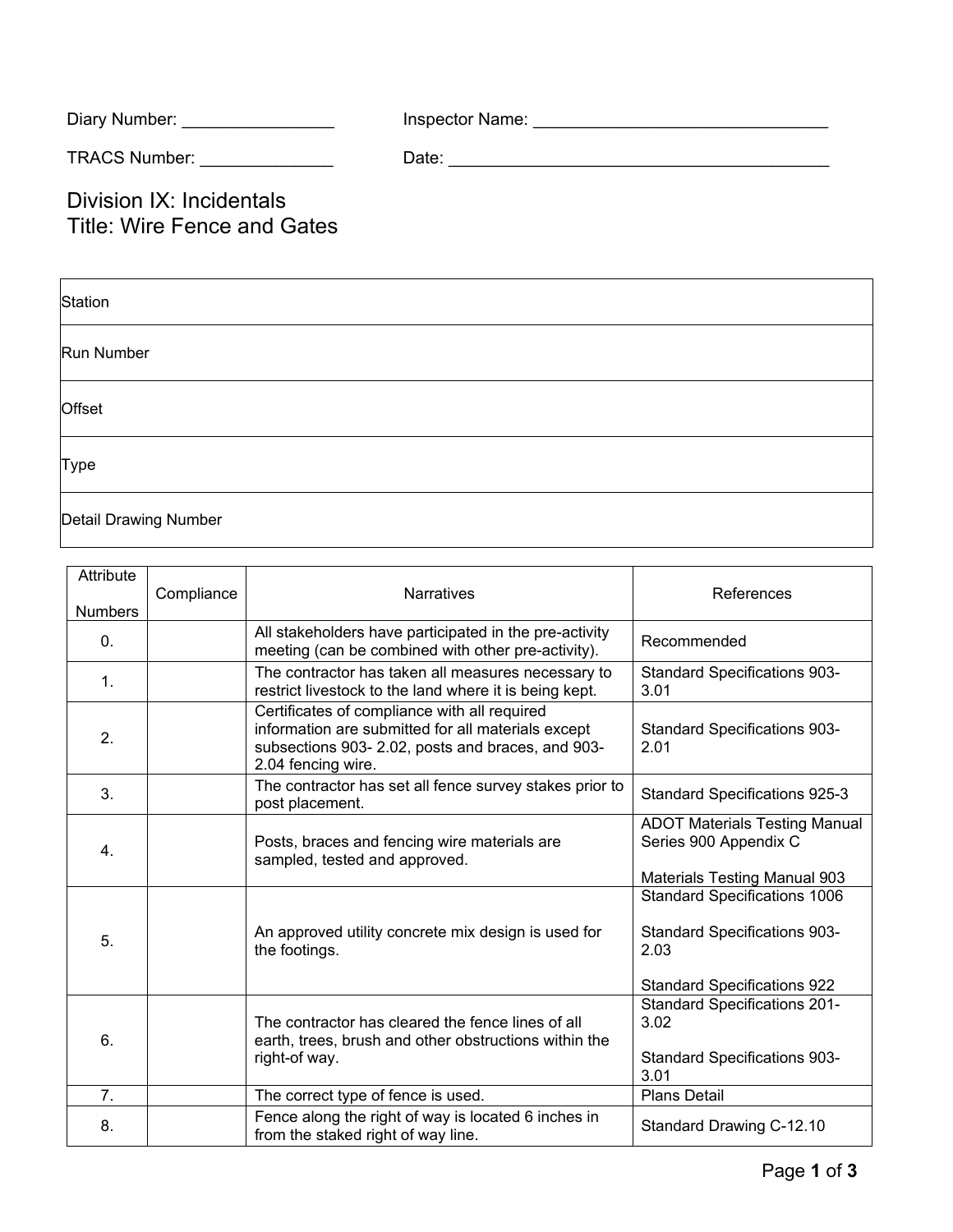| 9.  | Line posts are spaced correctly (12' max. from corner<br>posts, then 16' max. for 5 wire, or 25' max. for 4 wire)<br>and measured parallel to the ground slope.                                            | Standard Drawing C-12.10                                                                   |
|-----|------------------------------------------------------------------------------------------------------------------------------------------------------------------------------------------------------------|--------------------------------------------------------------------------------------------|
| 10. | Concrete footings for end, corner, pull, latch, gate<br>posts and braces are the proper size (10" diameter<br>by 3' deep and 1' x 1' x 1.5' or equivalent for braces)<br>and crowned on top to shed water. | Standard Drawing C-12.10                                                                   |
| 11. | All posts are placed plumb unless otherwise directed<br>by the Engineer.                                                                                                                                   | <b>Standard Specifications 903-</b><br>3.02                                                |
| 12. | The same type of line post is used throughout the<br>project.                                                                                                                                              | <b>Standard Specifications</b>                                                             |
| 13. | High points between posts which interfere with the<br>placing of woven wire fence fabric are excavated to<br>provide the clearance shown on the plans.                                                     | <b>Standard Specifications 903-</b><br>3.02                                                |
| 14. | Intermediate line posts are placed to insure proper<br>distances between the bottom wire and the ground<br>(where abrupt changes occur in the fence line grade).                                           | <b>Standard Specifications 903-</b><br>3.02                                                |
| 15. | The distance from the bottom wire to the ground for<br>barbed wire game fence is 16" +/- 4".                                                                                                               | <b>Standard Specifications 903-</b><br>3.02<br><b>Standard Specifications 903-</b><br>3.02 |
| 16. | The distance from the bottom wire to the ground for<br>barbed wire Type 2 fence is 10" +/- 4".                                                                                                             | <b>Standard Specifications 903-</b><br>3.02                                                |
| 17. | The distance from the bottom wire to the ground for<br>Type 1, 2, 3 and 4 woven wire fence is $4" +/- 1"$ .                                                                                                | <b>Standard Specifications 903-</b><br>3.02                                                |
| 18. | Changes in the fence horizontal alignment of 15<br>degrees or more have a corner post assembly (strain<br>post).                                                                                           | <b>Standard Specifications 903-</b><br>3.02                                                |
| 19. | Barbed wire intermediate post assemblies (strain<br>posts) are placed at intervals of not more than 650'<br>between other braced posts.                                                                    | <b>Standard Specifications 903-</b><br>3.02                                                |
| 20. | Woven wire fence intermediate post assemblies<br>(strain posts) are placed at intervals of 650' or less<br>(to the nearest full roll end) between other braced<br>posts.                                   | <b>Standard Specifications 903-</b><br>3.02                                                |
| 21. | Line posts for woven wire fence and Type 1 and Type<br>2 barbed wire fence are 7' long with 4' 6" above<br>ground and 2' 6" below ground.                                                                  | Standard Drawing C-12.10                                                                   |
| 22. | Line posts for barbed wire game fence are 6 feet 6<br>inches long with 4' 0" above ground and 2' 6" below<br>ground.                                                                                       | Standard Drawing C-12.10                                                                   |
| 23. | Line posts are driven into undisturbed earth without<br>damaging the post.                                                                                                                                 | <b>Standard Specifications 903-</b><br>3.02                                                |
| 24. | Barbed wire or woven wire fabric is stretched taut<br>and attached to the posts as specified.                                                                                                              | <b>Standard Specifications 903-</b><br>3.02                                                |
| 25. | Barbed wire or woven wire fabric is securely tied off<br>at each post assembly (strain post).                                                                                                              | <b>Standard Specifications 903-</b><br>3.02                                                |
| 26. | There are a maximum of two splices on barbed wire<br>between post assemblies (strain posts) but not on the<br>same wire.                                                                                   | <b>Standard Specifications 903-</b><br>3.02                                                |
| 27. | There are no splices within 100' of any post assembly<br>(strain post).                                                                                                                                    | <b>Standard Specifications 903-</b><br>3.02                                                |
| 28. | All longitudinal wires are attached to line posts at the<br>correct height and spacing.                                                                                                                    | <b>Standard Specifications 903-</b><br>3.02                                                |